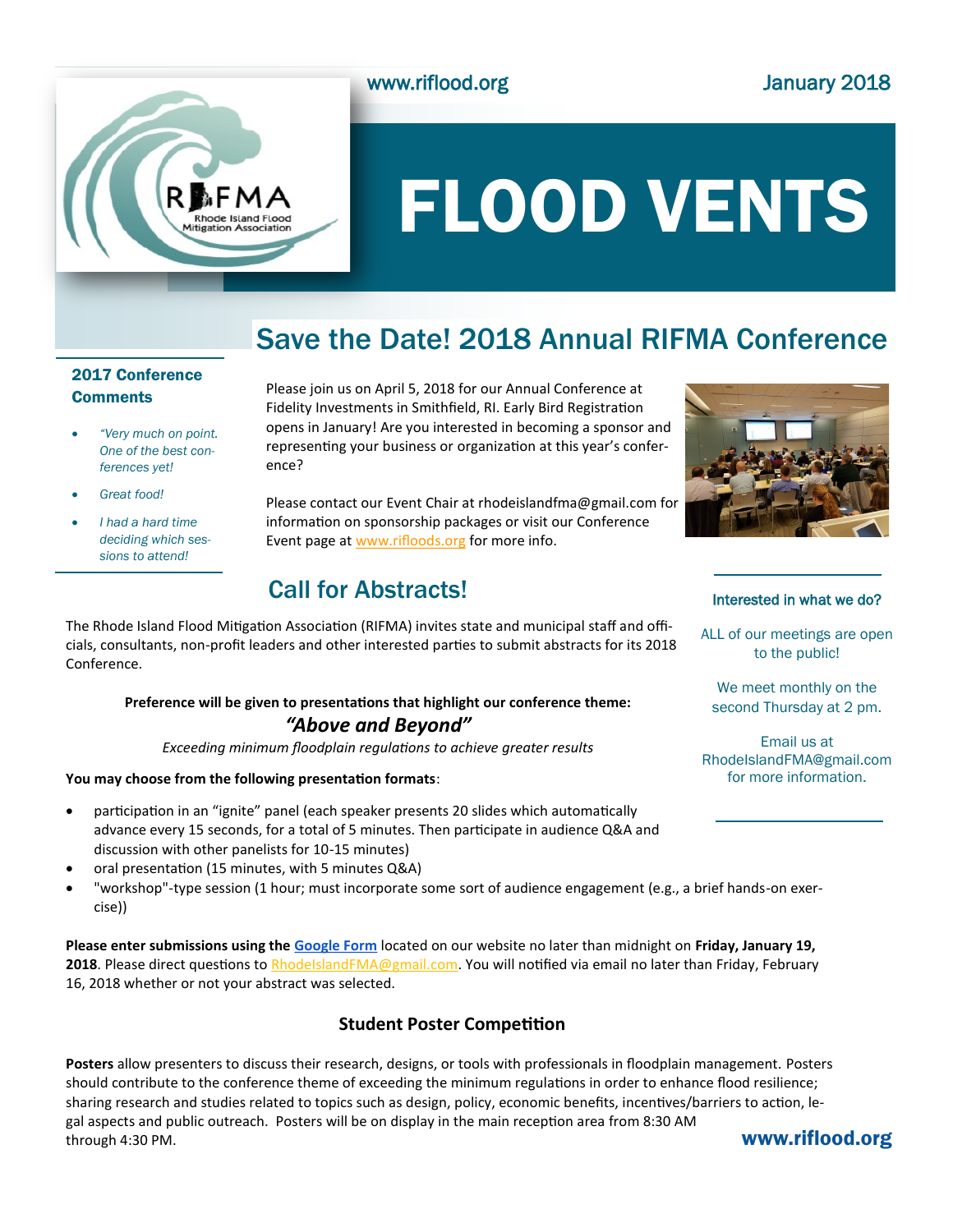*Upcoming RIFMA Workshop: Introduction to the Floodplain Industry*

Geared toward entrylevel professionals and those in related fields who would like to become more involved with floodplain management.

# *Save the Date and spread the word! January 24, 2018*



The Rhode Island Emergency Management Agency (RIEMA) has earned the prestigious distinction of being awarded national accreditation from the Emergency Management Accreditation Program (EMAP). This is a significant achievement. EMAP standards measures the effectiveness of an emergency management program.

# PREP-RI

# Professional Development

# National Flood Insurance Program (NFIP) Course

## **RHODE ISLAND**

February 5-8, 2018: **Managing Floodplain Development Through the National Flood Insurance Program (NFIP)**. University of Rhode Island Bay Campus, 218 South Ferry Road, Coastal Institute Building #26, Narragansett, RI, 02882. Deadline to register is December 15, 2017. Seating is limited to 35. Rhode Island local, tribal and state government employees will get preference if there is more interest than seats available. Course is free, but **[registration is required](https://www.riflood.org/events)**. CFM exam is optional and requires an additional application and fee, see below for more information. Contact Melinda Hopkins for any questions on the class, email: **[Melinda.Hopkins@ema.ri.gov](mailto:Melinda.hopkins@ema.ri.gov)**.

February 9, 2018: **Certified Floodplain Manager (CFM) Exam**. Exam time 9:00 am to noon at Rhode Island location listed above. Please complete the **[CFM Exam Application](http://www.floods.org/ace-files/documentlibrary/CFM/CFM_Application_10.26.2017_FILLABLE.pdf)** and submit with fee payable to the Association of State Floodplain Managers (ASFPM) by January 31, 2018 in order to sit for this exam date. Please direct exam related questions to **[cfm@floods.org](mailto:cfm@floods.org)** or call (608) 828-3000. ASFPM recommends exam takers review the materials on the **[CFM Exam Prep](http://www.floods.org/index.asp?menuID=215&firstlevelmenuID=180&siteID=1)**[aration](http://www.floods.org/index.asp?menuID=215&firstlevelmenuID=180&siteID=1) page prior to sitting for the exam.

## **VERMONT**

January 8-11, 2018: **Managing Floodplain Development Through the National Flood Insurance Program (NFIP)**. Essex Junction Regional Office, Fish & Wildlife Building, 111 West Street, Essex Junction, VT 05452. Deadline to register is December 15, 2017. Seating is limited to 35. Preference will be given to Vermont local floodplain managers if the class is filled beyond capacity. Course is free, but **[registration is required.](https://www.surveymonkey.com/r/VT_FPM2018training)** There is an optional charge for lunch (\$6/day) and/or break refreshments (\$5 for beverages only or \$10 for beverages and snacks for all four days). CFM exam is optional and requires an additional application and fee, see below for more information. After registration closes, you will be sent either a confirmation email or notification that you have been placed on a waitlist.

Contact Rebecca Pfeiffer for any questions on the class, email: **[rebecca.pfeiffer@vermont.gov](mailto:Rebecca.pfeiffer@vermont.gov)**.

January 12, 2018: **Certified Floodplain Manager (CFM) Exam**. Exam time 9:00 am to noon at Vermont location listed above. Please complete the **[CFM Exam Application](http://www.floods.org/ace-files/documentlibrary/CFM/CFM_Application_10.26.2017_FILLABLE.pdf)** and submit with fee payable to the Association of State Floodplain Managers (ASFPM) by January 3, 2018 in order to sit for this exam date. Please direct exam related questions to **[cfm@floods.org](mailto:cfm@floods.org)** or call (608) 828- 3000. ASFPM recommends exam takers review the materials on the **[CFM Exam Prepara](http://www.floods.org/index.asp?menuID=215&firstlevelmenuID=180&siteID=1)[tion](http://www.floods.org/index.asp?menuID=215&firstlevelmenuID=180&siteID=1)** page prior to sitting for the exam.

Sign up for PREP-RI: This online module series aims to increase the capacity of municipal decision-makers to make effective choices supporting resilience to the current and future impacts of climate change. Relevant examples and lessons learned from Rhode Island communities are included, as well as ways to use resources and tools in decision-making. PREP-RI builds upon existing State efforts and is the product of collaboration among local experts and practitioners from a variety of fields. Each module consists of an audio presentation (10 to 12 minute Voice-over PowerPoint) and is supported with materials and the opportunity to secure a completion certificate. PREP-RI is a partnership of the URI Coastal Resources Center and RI Sea Grant at the Graduate School of Oceanography and the Narragansett Bay National Estuarine Research Reserve. Funding for this series was provided by the Rhode Island General Assembly. See PREP-RI at http://prep-[ri.seagrant.gso.uri.edu/.](http://prep-ri.seagrant.gso.uri.edu/) Contact Pam Rubinoff at prep-[ri@crc.uri.edu.](mailto:prep-ri@crc.uri.edu)

# www.riflood.org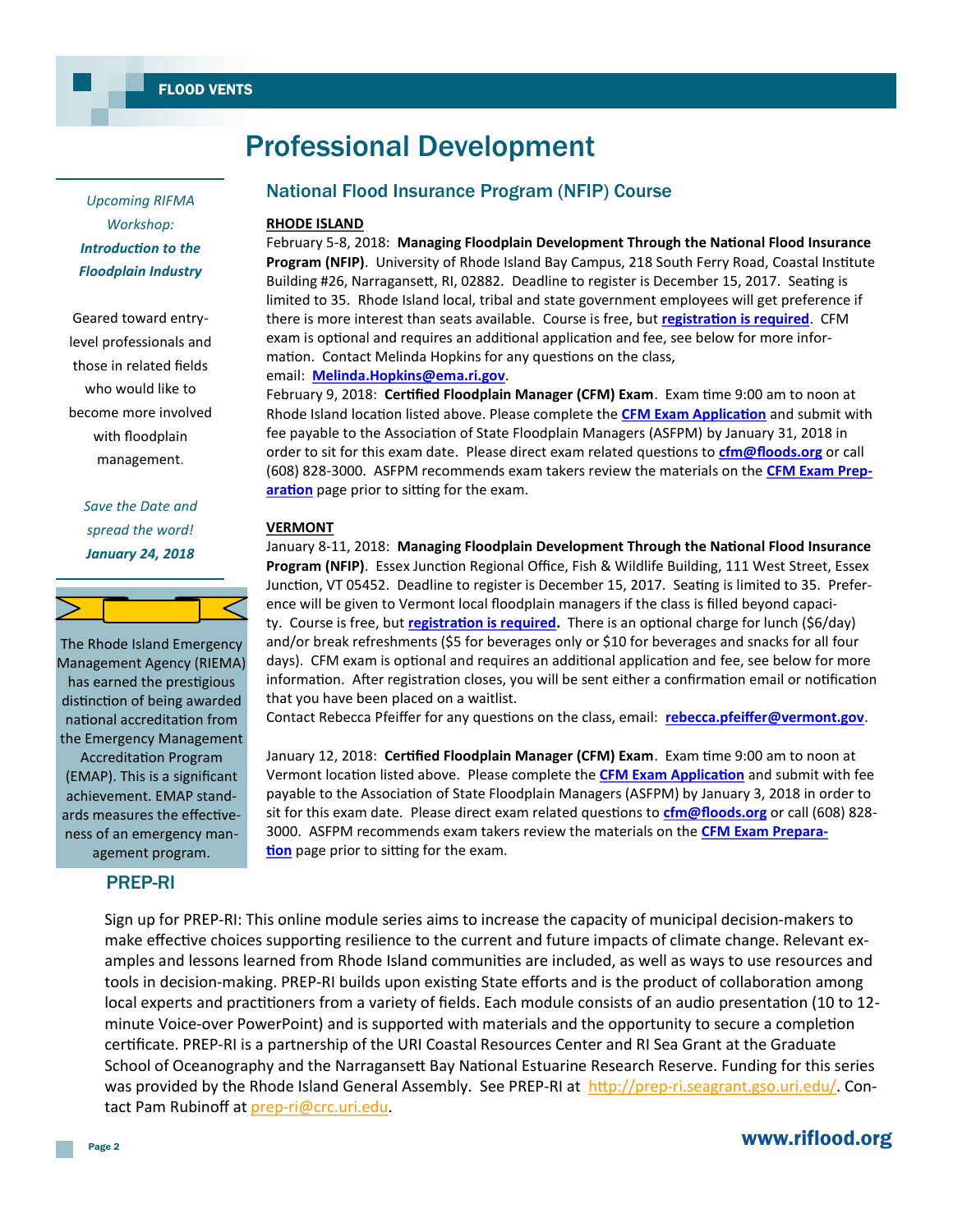# Local News and Announcements

On October 20 Senator Sheldon Whitehouse hosted the 8th annual Rhode Island Energy, Environmental and Oceans Leaders Day. Approximately 200 attendees gathered in Providence to discuss issues related to resilience, coastal preparedness and sustainability. Key note speakers included Todd Stern, former US Special Envoy for Climate Change



and chief negotiator at the 2015 Paris COP21 climate change conference; Sam Waterston, actor and board member of Oceana; and former Secretary of State and US Senator John Kerry. Panel topics included RI's "blue economy", energy innovation and modernization and methods for adapting to climate change.

Photo: RIDEM Director Janet Coit moderates a discussion with Senator Sheldon Whitehouse and Governor Gina Raimondo.

## RAPID PACE

Get yours now -- Rapid Property Assessment and Coastal Exposure (Rapid PACE) program offers free tools for checking property risk to storms, sea level rise: Try Rapid PACE, a free set of tools aimed at helping property owners determine their risks to the impacts - such as flooding and erosion -- of strong storms and sea level rise. Simply visit WEB LINK -- it's as easy as inputting a Rhode Island address. Site-specific information is compiled in the assessment and reflects current data from state government and University of Rhode Island mapping tools. Some information areas include marsh migration, flood evacuation routes, transportation impacts, and shoreline change maps. This program is provided by the URI Coastal Resources Center and Rhode Island Sea Grant at the URI Graduate School of Oceanography and is funded by the U.S. Department of Agriculture. Questions? Contact Pam Rubinoff at (401) 874-6135 or [rubinoff@uri.edu.](mailto:rubinoff@uri.edu)

# Rhode Island is the first state to include SITES in its public policy.

The Ocean State has taken a big step toward embracing sustainable development and landscapes. Building on the state's eight-year legacy of green public buildings policy, the Rhode Island legislature has passed a bill to expand its coverage to include public lands.

The Senate passed S-0952A/H-5427A, amending the state's Green Buildings Act, to apply to any "public real property site" in addition to public buildings, and specifying the Sustainable SITES Initiative (SITES) and LEED for Neighborhood Development as applicable rating systems for certification. This move makes Rhode Island the first state in the nation to reference the SITES rating system in public policy. (Full story at [www.usgbc.org\)](http://www.usgbc.org)

**Above and Beyond!** Community Rating System (CRS Communities)

Bristol: Class 7 Charlestown: Class 7 East Providence: Class 8 Middletown: Class 8 Narragansett: Class 7 Newport: Class 7 North Kingstown: Class 9 Pawtucket: Class 8 Warwick: Class 9 Westerly: Class 7

*Do you have an announcement, event, or program that you would like to share with RIFMA members? Contact us at RhodeIslandFMA@gmail.com with the subject line "Newsletter"*

www.riflood.org